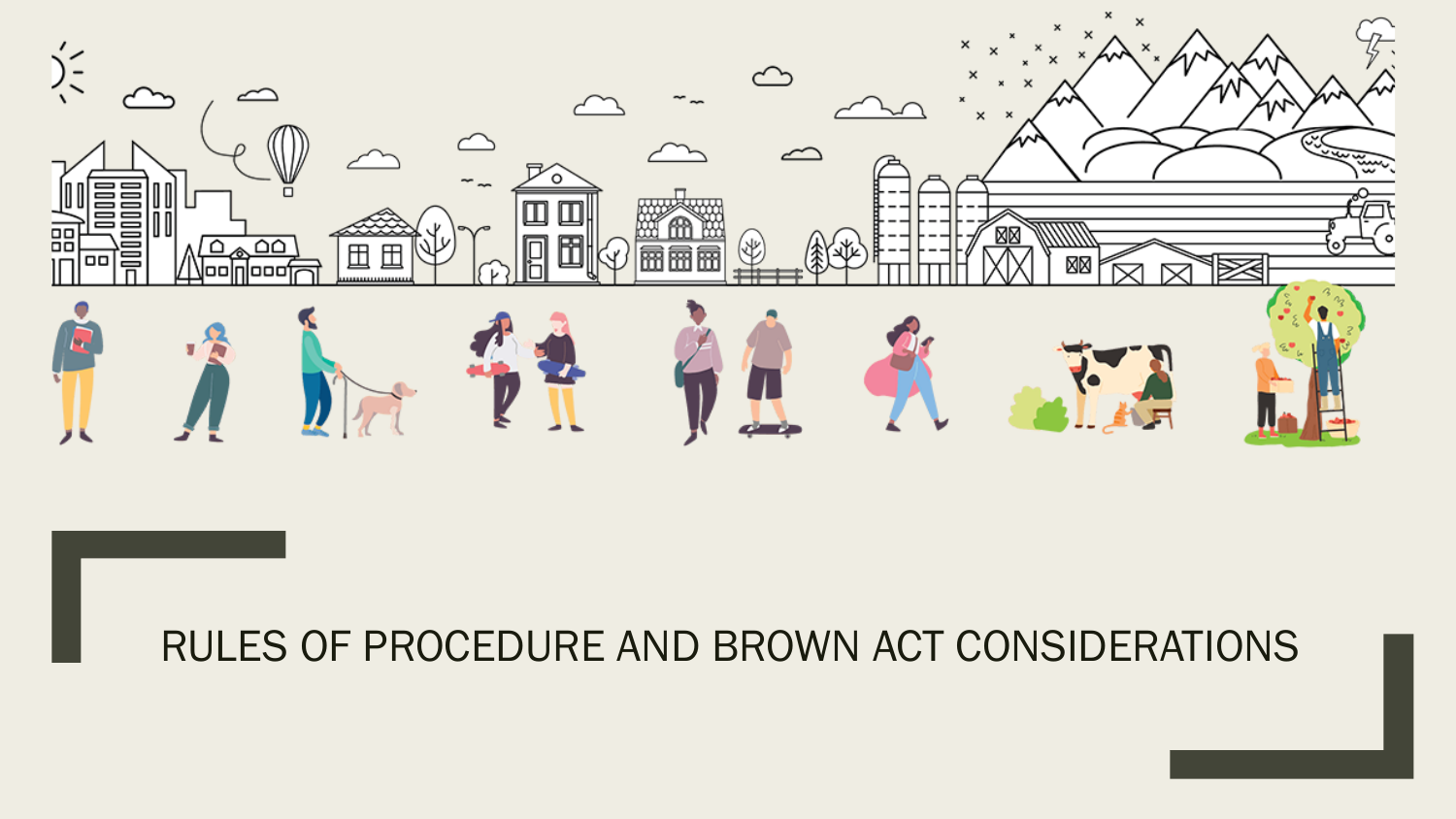# Rules of Procedure (Highlights)

- As a result of the 2020 census, the District's voter division boundaries must be reassessed for balance. The MPWMD Redistricting Advisory Commission (RAC) is charged to make recommendations to the Board of Directors on changes to resident voting division boundaries based on the 2020 Census…
- Comply with the legal requirements for redistricting under the United States Constitution, the California Constitution, the Federal Voting Rights Act of 1965, the California Voting Rights Act of 2001, and the California Elections Code.
- Each meeting of the RAC shall comply with the Brown Act, be open and public, and shall allow the public an opportunity to comment. Members of the Board of Directors of the District, however, shall neither serve on the RAC, nor make presentations to the RAC, nor participate in RAC discussions.
- A final report shall be written and approved by the RAC. Although the RAC should strive to unanimously endorse one plan, any group or individual who has a minority position may present that position in writing to the Board of Directors as an attachment to the final report.
	- *Recommendation to the Board in March 2022*
	- *Approval of Draft Map / Final Maps by or prior to April 17, 2022*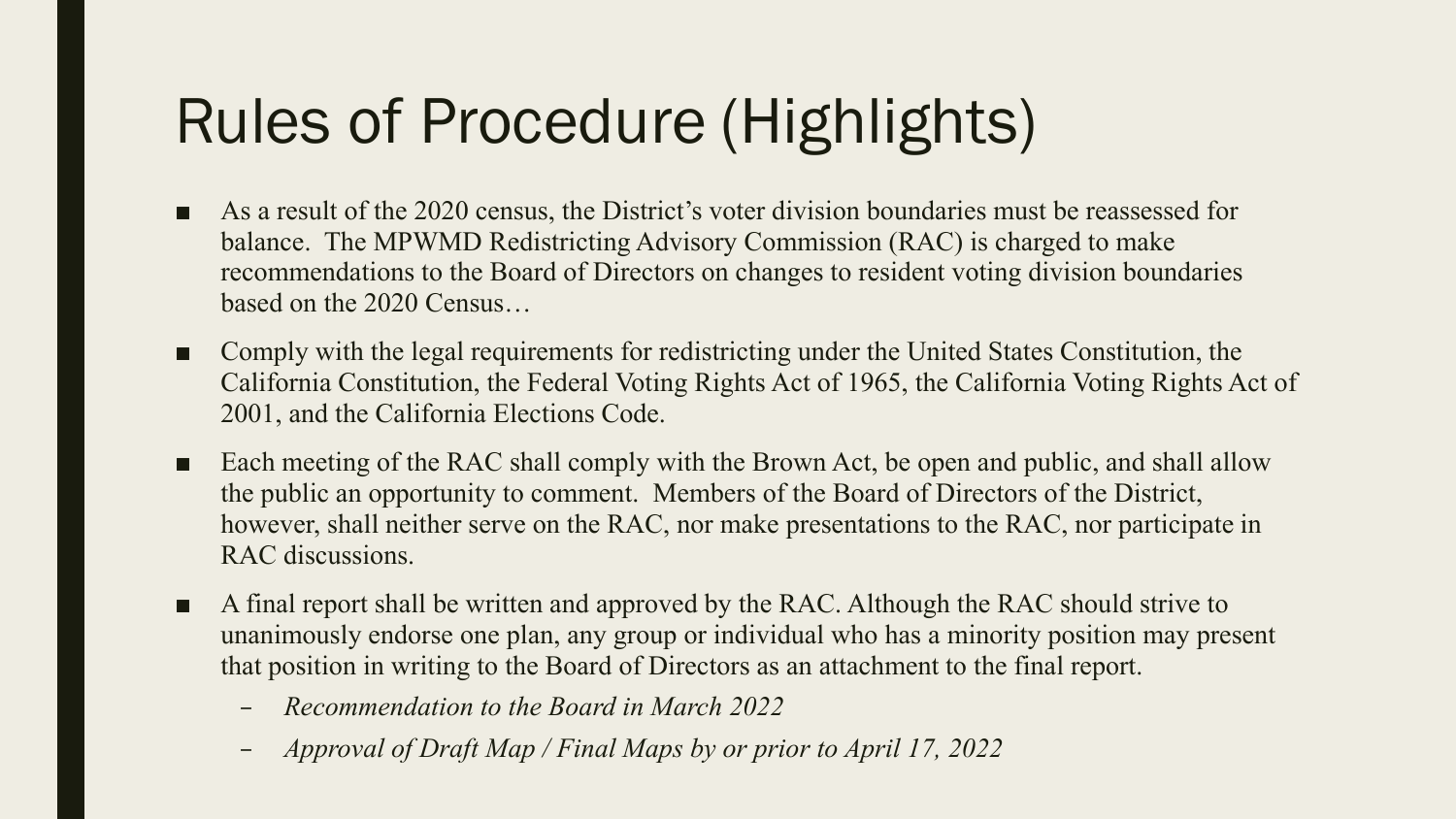## Brown Act Considerations

- The RAC is required to conduct its business at open and public meetings.
- To avoid creating "serial" meetings, which are prohibited by the Brown Act, RAC members must not communicate about a matter of RAC business outside of RAC meetings, no matter how the communication occurs--whether in-person, through intermediaries, via telephone, email, social media, or any other method of communication.
- Agendas for regular meetings must be posted at the District Office and on its website at least 72 hours in advance of the meeting and must include:
	- *the date, time, and location of RAC meetings,*
	- *the issues to be addressed at each meeting, and*
	- *an opportunity for the public to address the RAC.*
- The RAC may not discuss or take action on any item not appearing on the posted agenda, except:
	- *to ask questions for clarification; or*
	- *to ask District staff or the demographers to report back at a subsequent meeting on an item not appearing on the current agenda.*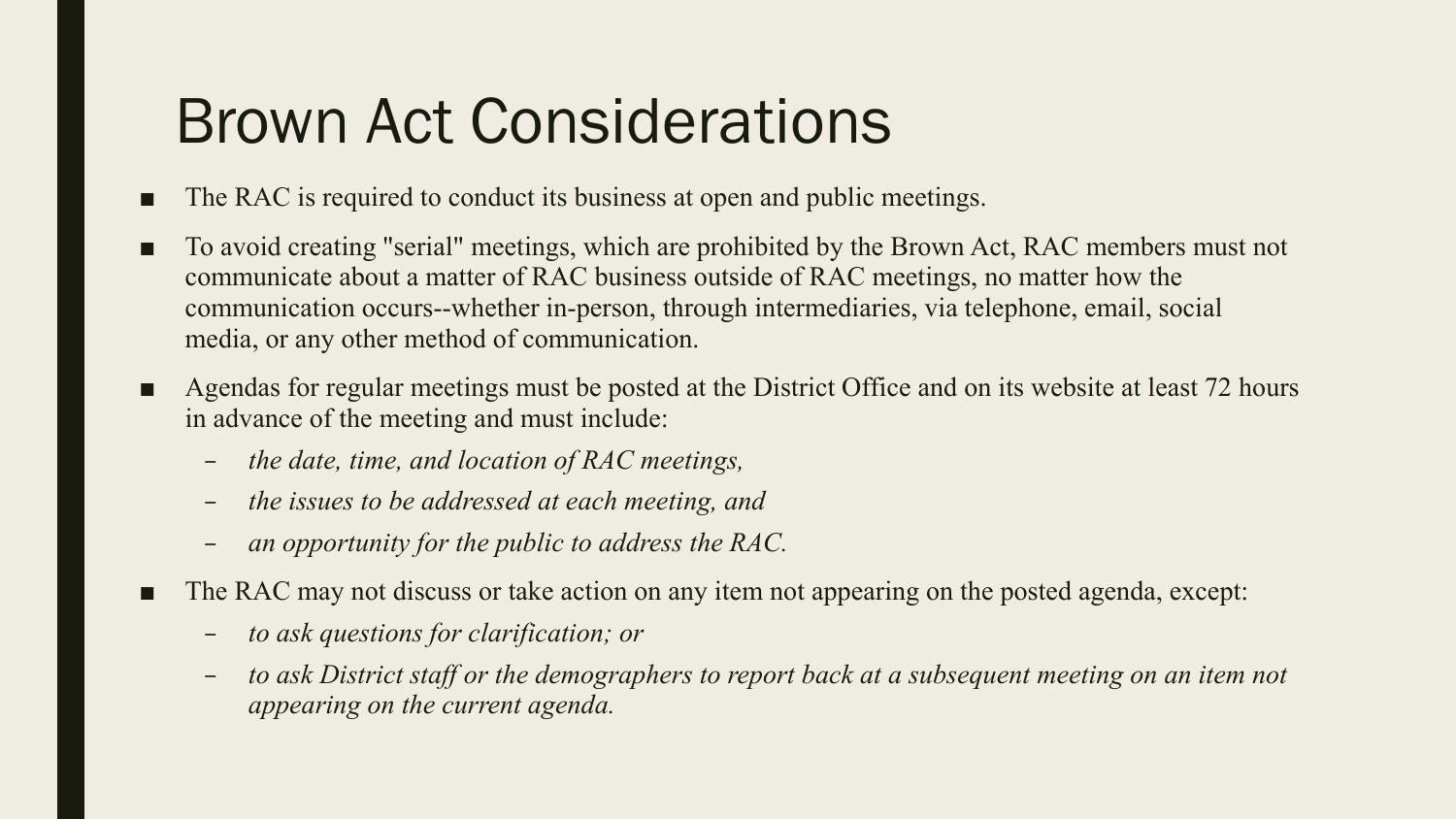### Brown Act Considerations

- Items may not be added to the meeting agenda once it has been posted.
- **Public Comments** 
	- *Members of the public may address the RAC on any item within its subjectmatter jurisdiction. Public comments about items on the agenda must be heard before or during the RACs consideration of each item.*
	- *Members of the public cannot be required to give their names.*
	- *Reasonable time limits may be imposed.*
- The RAC agenda and meeting materials, including writings distributed for consideration at a public meeting to RAC members, are public records.